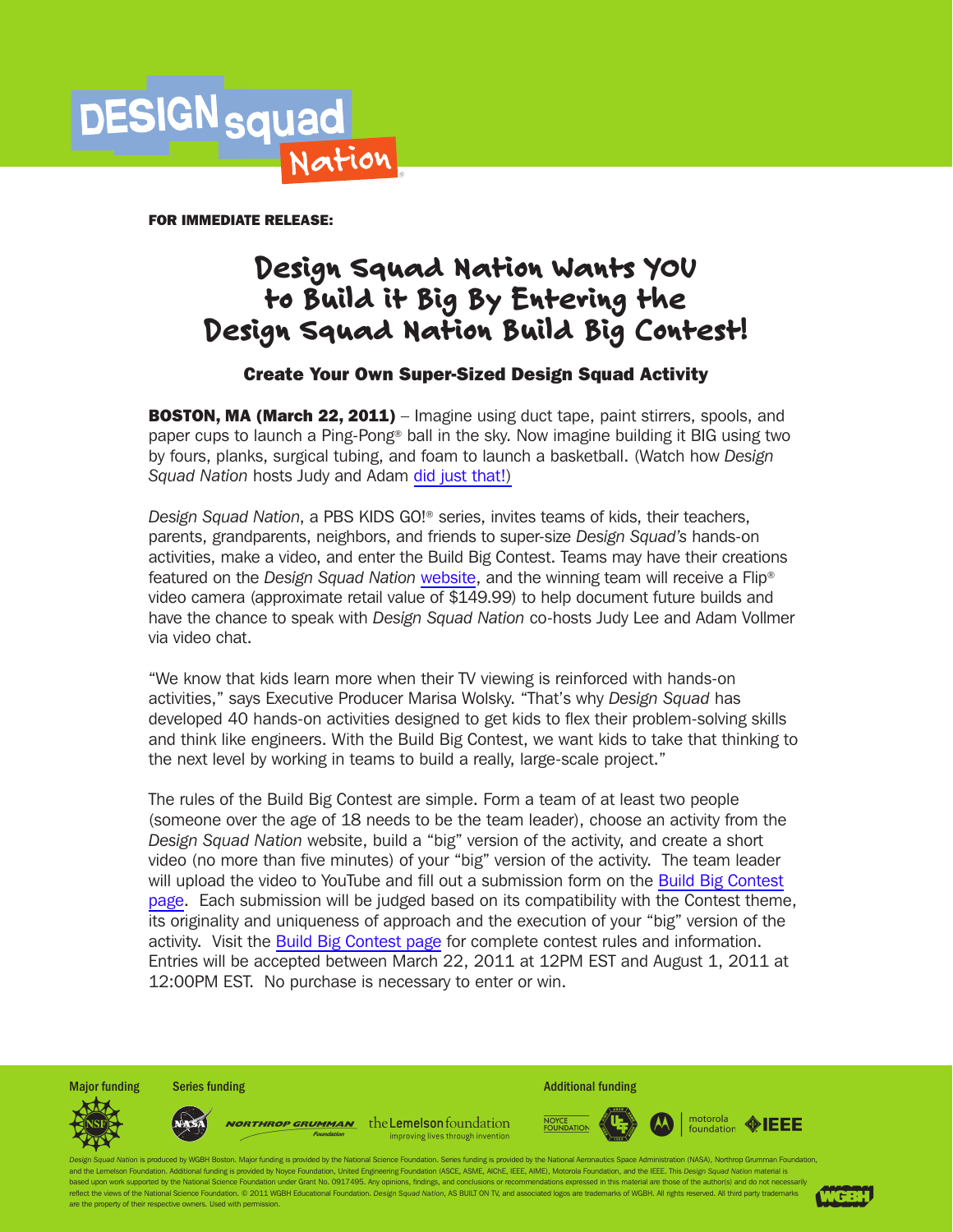"Whether you take the Watercraft activity (and instead of straws and plastic wrap you use PVC pipe to build a BIG boat), or the zip line activity (and rather than carrying a Ping Pong® ball, you transport a life-sized stuffed animal), use your creativity and show us what you can do," says co-host of *Design Squad Nation* Judy Lee. "We can't wait to see what the teams come up with," adds co-host Adam Vollmer.

## DESIGN SQUAD NATION ONLINE

The *Design Squad Nation* website is a destination for creative 'tweens and teens, promoting the message: You are creative and can solve problems. You can make things that help people. We want you to join the *Design Squad Nation*. Let's dream big. Let's build something together. On the site, kids can work alongside co-hosts Judy Lee and Adam Vollmer, posting real-life solutions to real-life problems and responding to challenges from the show by sketching and building their own prototypes. The *Design Squad Nation* Blog features inspiring engineering and DIY content from across the Web, engaging with the *Design Squad Nation* community directly by including calls to action, how-to challenges, aspirational examples of kid-made content on the site, and first person video and messages from Judy and Adam—sharing both the fun and the failures that are a part of the design process. Already, more than 12,000 kids are engaged, actively creating and sharing content in our online community. *Design Squad Nation* [invites the next generation of great thinkers to get involved at pbskidsgo.org/](http://www.pbskidsgo.org/designsquadnation) designsquadnation. Viewers also can follow *Design Squad Nation* on Facebook at http:// [www.facebook.com/DesignSquadNation and on Twitter at twitter.com/designsquad.](http://www.facebook.com/DesignSquadNation)

## ABOUT DESIGN SQUAD NATION

*Design Squad Nation* is a spin-off of *Design Squad* for 'tweens, teens, and family-viewing that airs on PBS KIDS GO!® (check local listings). Over the course of 10 episodes, engineer co-hosts Judy Lee and Adam Vollmer travel across the country and around the world, working side by side with kids to turn their dreams into reality. *Design Squad Nation* shows that engineering isn't about hiding away in some lab; it's about being active in the world, taking risks, collaborating with interesting people, and using science, math, and technology to solve real problems. *Design Squad Nation* takes a kid's passion and combines it with engineering to create an array of engineering feats—a cake that is part delicious, part electronic, part mad scientist for the cast party of Young Frankenstein: The Musical; a pedal-powered bike organ; a human-powered flying machine, and more. *Design Squad Nation* shows kids that if they can dream it, they can build it.

*Design Squad Nation* is produced by WGBH Boston. Major funding for *Design Squad Nation* is provided by the National Science Foundation. Series funding is provided by the National Aeronautics Space Administration (NASA), Northrop Grumman Foundation, and The Lemelson Foundation. Additional funding is provided by Noyce Foundation, United Engineering Foundation (ASCE, ASME, AIChE, IEEE, AIME), Motorola Foundation, and IEEE.